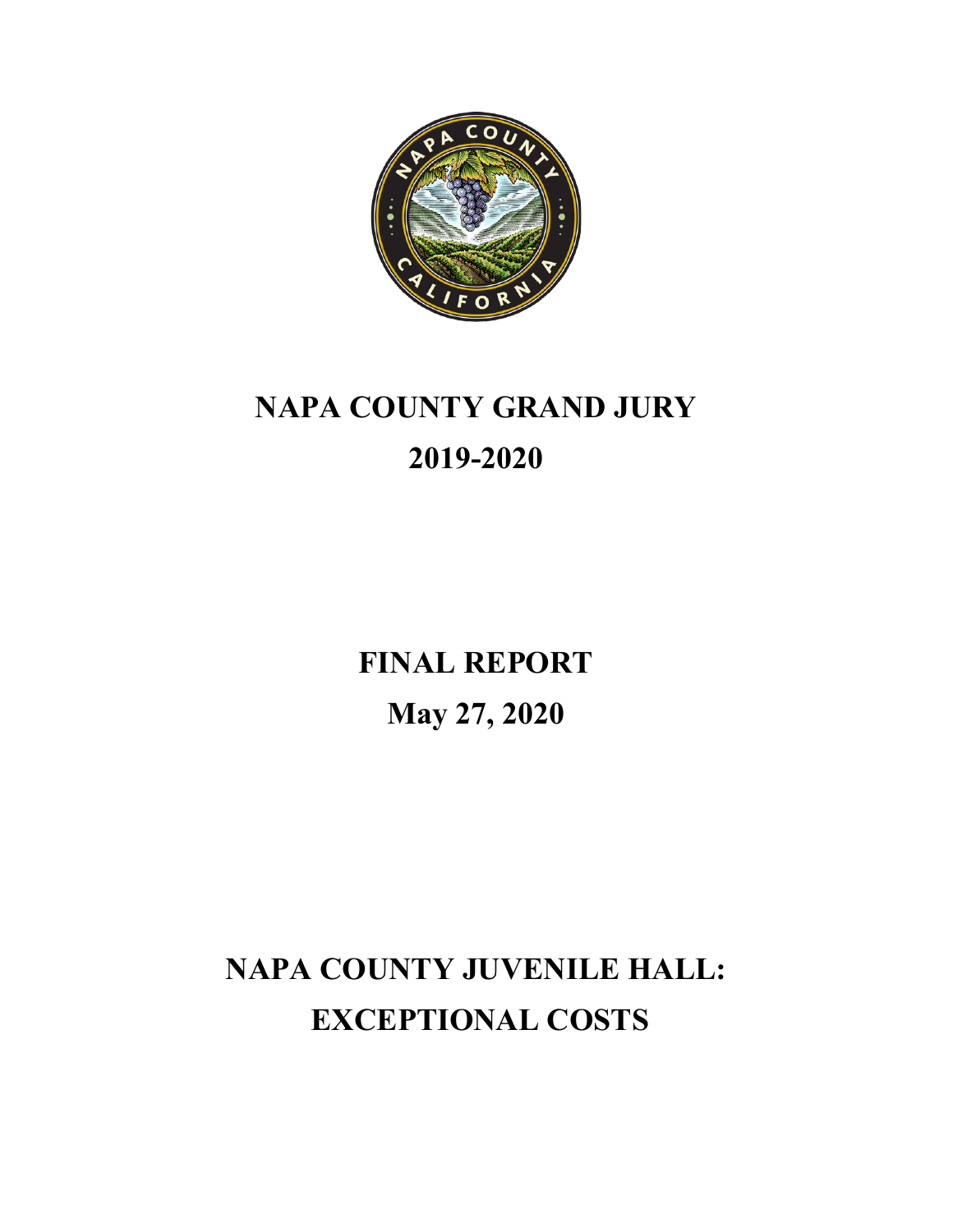# **Napa County Juvenile Hall: Exceptional Costs**

May 27, 2020

### **SUMMARY**

 Napa County Juvenile Hall is a secure facility operated by the Napa County Probation Department. Its primary purpose is to provide the detention of juveniles awaiting a hearing or other short-term disposition.

The two tables below tell an important story showing an inadequacy of fiscal oversight. Since the opening of Napa County Juvenile Hall's facility in 2005, staff has remained relatively constant and the detainee population has sharply declined.

| FY        | <b>Staff</b> | <b>Average Daily Population</b> |  |
|-----------|--------------|---------------------------------|--|
| 2005-2006 | 37           | 44-50                           |  |
| 2010-2011 | 36.75        | 36                              |  |
| 2014-2015 | 36.75        | 30                              |  |
| 2019-2020 | 36.75        | 16                              |  |

*Table. 1: Table created by 2019-2020 NCGJ with information sourced from Napa County Juvenile Hall*

Similarly, despite the decreasing number of detainees, the annual budget has continued to increase due to the Napa County Probation Department's request to staff for 50 detainees.

| FY        | <b>Budget</b>  | <b>Average Daily Population</b> |
|-----------|----------------|---------------------------------|
| 2005-2006 | \$3,243,208.38 | 44-50                           |
| 2010-2011 | \$4,804,745.00 | 36                              |
| 2014-2015 | \$5,323,077.00 | 30                              |
| 2019-2020 | \$6,825,755.00 | 16                              |

*Table 2: Table created by 2019-2020 NCGJ with information sourced from Napa County Adopted Annual Budgets and Napa County Juvenile Hall*

As a result, the present cost to house a detainee is approximately \$1,160 per day as opposed to a cost of approximately \$205.00 when the facility was opened in 2005.

The 2019-2020 Napa County Grand Jury visited Napa County Juvenile Hall (NCJH) and interviewed members of its staff, the Napa County Probation Department staff, and some juvenile detainees. The management and staff appear to be well-trained and committed to working with the juvenile detainees to enable them to become productive citizens. The Jury found the facility to be safe, secure, and clean. However, it appears to be significantly overstaffed for the relatively small number of juvenile detainees in the facility on any given day.

The Jury recommends the Board of Supervisors and the Probation Department reduce Napa County Juvenile Hall's staffing consistent with its present population. The Jury also recommends the Board of Supervisors appoint a task force to explore alternative uses for the under-used facility.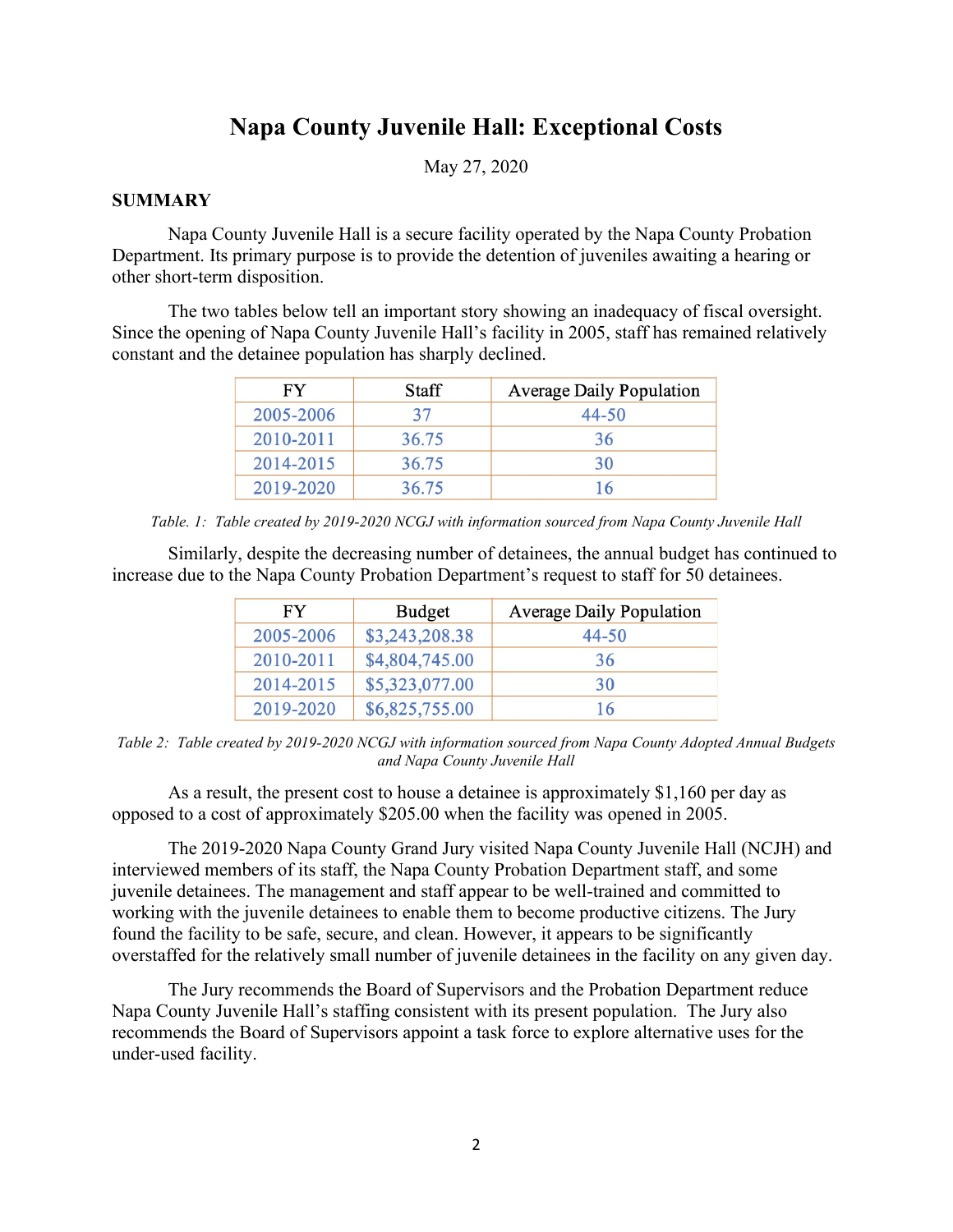#### **GLOSSARY**

ADP: Average Daily Population BOS: Napa County Board of Supervisors BSCC: State of California Board of State and Community Corrections CONSOLIDATED ANNUAL PLAN: Juvenile Justice Crime Prevention & Youthful Offender Block Grant Report CSA: California Corrections Standards Authority (Predecessor to BSCC) CCSAS: California State Association of Counties HHSA: Health and Human Services Agency JHC: Juvenile Hall Counselor JJCPA-YOBG: Juvenile Justice Crime Prevention Act & Youthful Offender Block Grant MHC: Mental Health Counselor NCJH: Napa County Juvenile Hall NCPD: Napa County Probation Department NVUSD: Napa Valley Unified School District RATED CAPACITY: The number of beds approved by BSCC that can be used by a Juvenile Facility based on the design requirements of Title 24, Part 1, Article 2, Section 13-201(c)6, of the California Code of Regulations TITLE 15: BSCC California Minimum Standard for Local Detention Facilities, Crime Prevention and Corrections Division 1, Chapter 1, Subchapter 5

#### **BACKGROUND**

California Penal Code Sec. 919(b) requires the Napa County Grand Jury to make inquiry into the condition and management of all public prisons within the County, including the Napa County Juvenile Hall. Pursuant to that mandate, the 2019–2020 Napa County Grand Jury made an initial visit to NCJH on September 9, 2019, where it toured all areas of the facility accompanied by the Superintendent and the Assistant Superintendent. During the tour the Jury was able to observe the various steps in the process whereby a juvenile is initially placed into NCJH, integrated into the population, and how his/her progress is monitored during the time a juvenile is incarcerated. The Jury discussed with the staff the various programs offered to the detainees. The Jury visited the kitchen and spoke with staff who provided information regarding the overall approach to assuring that the dietary needs of the juvenile detainees are met. Finally, time was spent in the recreational areas, both indoor and outdoor, observing the two pods containing the individual living and sleeping areas for the juvenile detainees, and visiting the academic classroom.

# **METHODOLOGY**

During its inquiry the Jury

- 1. Conducted a tour of the Napa County Juvenile Hall facility
- 2. Conducted ten interviews, most of which were at NCJH, with the following:
	- Two members of the NCPD
	- Three members of the NCJH Administration
	- One member of HHSA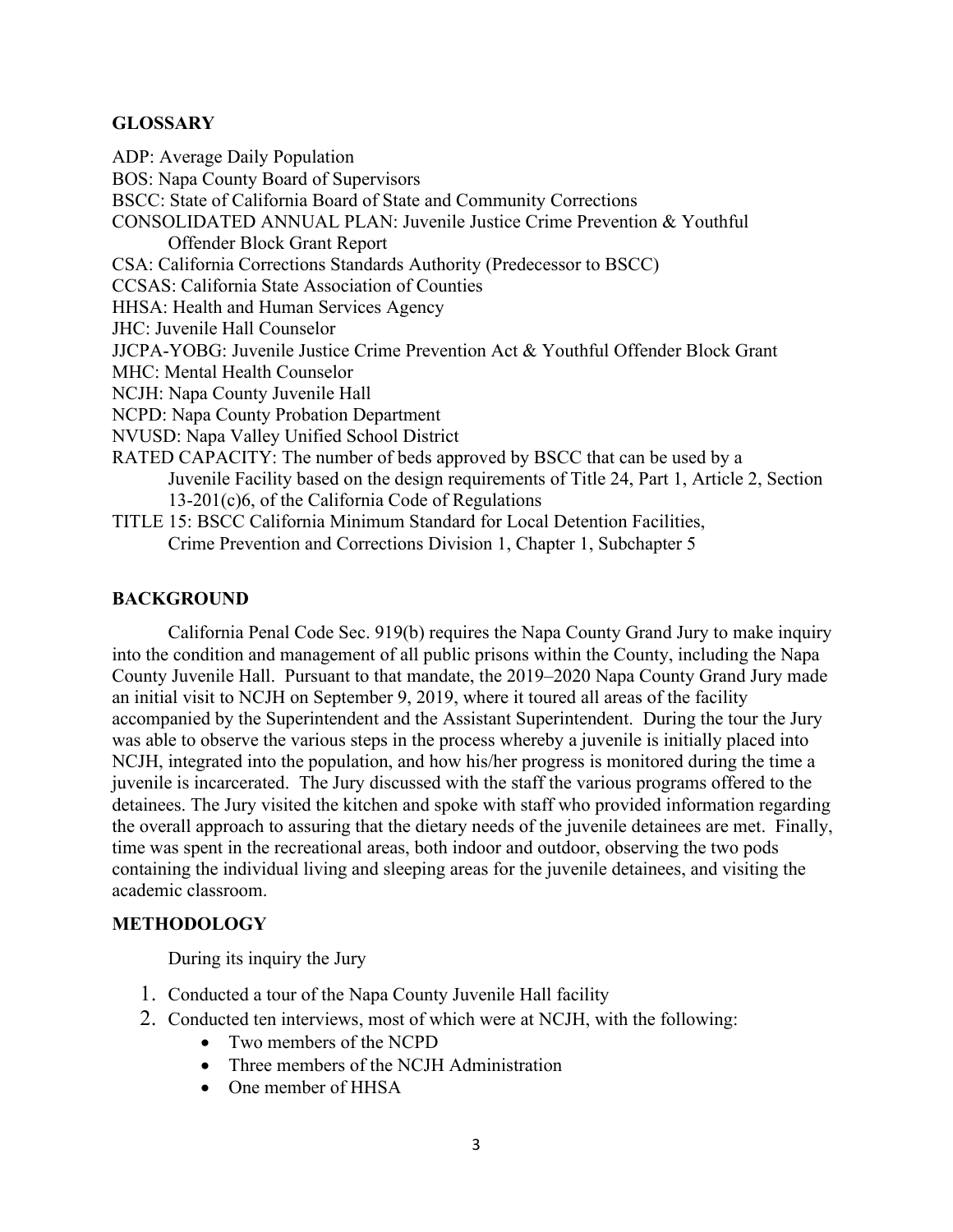- One member of the BOS
- One NCJH on-site Counselor
- One member of the Napa County Risk and Emergency Administration
- Informal interviews with juvenile detainees at NCJH
- 3. Reviewed the following documents:
	- Title 15 Minimum Standards for Juvenile Facilities
	- Minor's Grievance Reports for NCJH for 2005–2019
	- Past Grand Jury Reports on NCJH, 2005–2019
	- NCJH Procedural Manual
	- NCJH Line Item Budgets, FYs 2005-2006, 2010-2011, 2017-2018, 2018-2019, and 2019-2020
	- Board of State and Community Corrections Inspection, November 28, 2017
	- Review of Non-Regulations Requirements, December 4-5, 2017
	- BSCC #7357 Biennial Inspection Pursuant to Welfare & Institutions Code 209 and 885, February 14, 2018
	- Probation Department Budget NCJH General Fund 1000, Div.14210
	- NCJH Staff List and Staffing Schedule for October 2019
	- NCJH Organizational Chart
	- Updated NCJH Policy and Procedure Manual, including current Title 15 revisions
	- BSCC Juvenile Justice Crime Prevention Act and Youthful Offender Block Grant, March 2019
	- NCJH Budget 2020
	- BSSC Juvenile Justice Crime Prevention Act: 2015 and 2016, Progress Report for Functional Family Therapy
	- BSCC Juvenile Justice Offender Block Grant 2019 Expenditure and Data Report due date October 1, 2019
	- BSCC Youthful Offender Block Grant Funding Application Juvenile Justice Development Plan for Fiscal Years 2014-2015, 2015-2016, and 2016-2017
	- Additional Budget breakdown provided by NCJH Administrative staff
	- California State Association of Counties, *Juvenile Justice Facilities in California Report and Tool Kit*

# **DISCUSSION**

#### **Introduction**

The management of NCJH is one of the responsibilities of the Napa County Probation Department's Chief Probation Officer. The Chief is responsible for all Juvenile Probation Services as well as the Adult Division of the Probation Department. The former Chief Probation Officer, who served for 17 years, retired as of February 7, 2020. The position has been filled by the prior Deputy Probation Officer who has been with the Probation Department since 1994. The day-to-day management of NCJH is vested in the Juvenile Hall Superintendent and his Assistant.

NCJH was built in 2004 and is a two-story facility consisting of 43,000 sq. feet with two podular design detention units (pods) with a Rated Capacity of 60 juvenile detainees. Podular design is a concept for detention facilities in which housing cells, dormitories, or sleeping rooms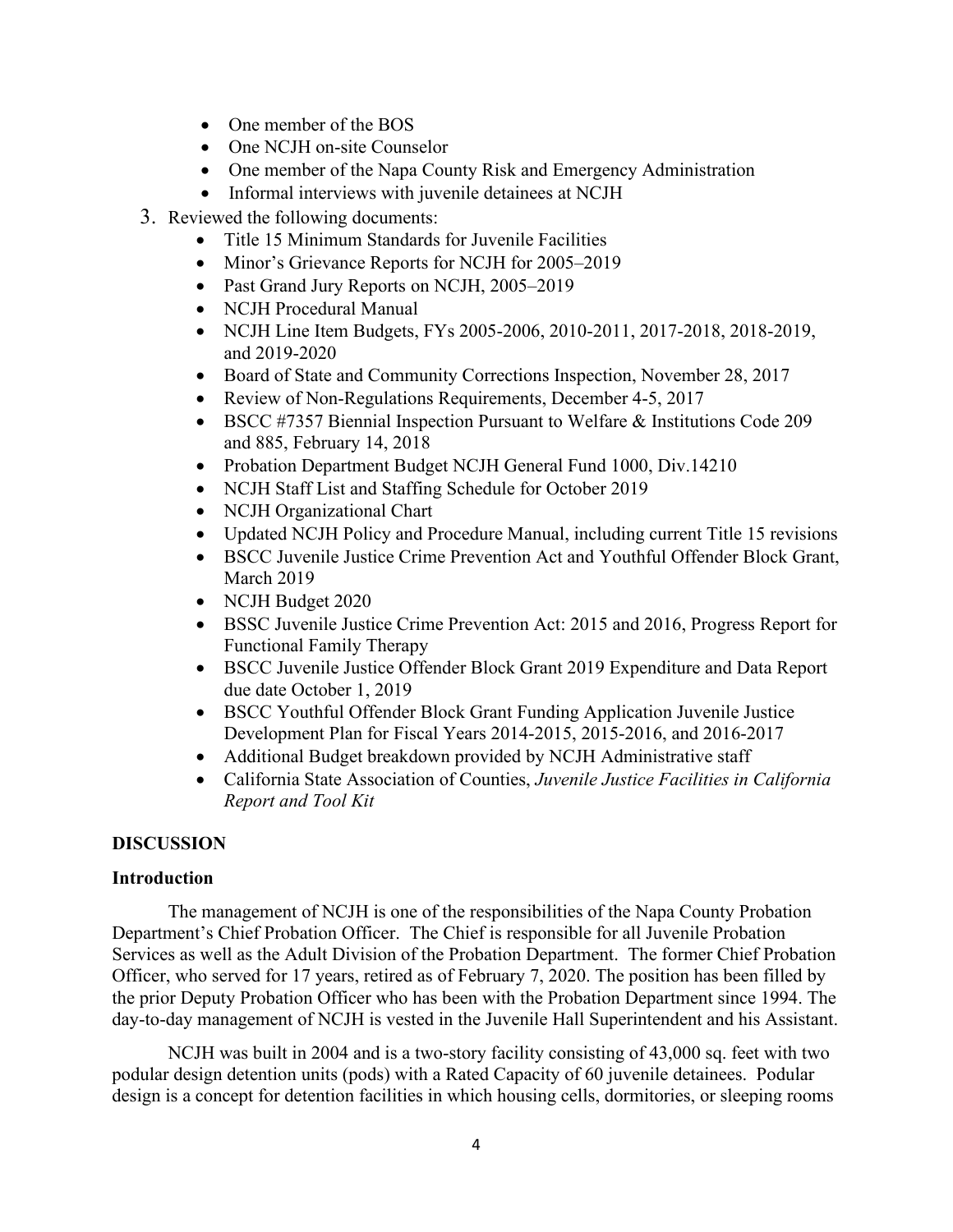are positioned around the perimeter of a common dayroom forming a housing/living unit. Rated Capacity is the number of beds approved by State of California Board of State and Community Corrections (BSCC) that can be used by a juvenile facility based on the design requirements of the California Code of Regulations.<sup>[1](#page-4-0)</sup> In addition to the number of beds capacity limitations imposed by Title 24, BSCC requires that the facility have a minimum staffing level which meets the requirements of Section 1321, Title 15, Minimum Standards for Juvenile Facilities. This Section specifies that the following minimum standards must be met:

- A. During the hours that youth are awake, one wide-awake youth supervision staff member for each 10 youth in detention
- B. During the hours that youth are confined to their room for the purpose of sleeping, one wide-awake youth supervision staff member for each 30 youth in detention
- C. At least two wide-awake youth supervision staff members on duty at all times regardless of the number of detainees
- D. At least one youth supervision staff member on duty who is the same gender as youth housed in the facility
- E. Personnel with primary responsibility for other duties such as administration, supervision of personnel, academic or trade instruction, clerical, kitchen, or maintenance shall not be classified as youth supervision staff positions

The Jury does not consider itself qualified to determine the specific number of staff required by Title 15 for 16 detainees. If 36.75 full time staff, excluding management, is sufficient for 50 detainees, some number less than that would be sufficient for 16 detainees. Regardless of the population in Napa County Juvenile Hall, the Napa County Probation department has continued to seek funding to staff at an assumed level of 50 detainees.

#### **Average Daily Population**

At the time the NCJH was opened in 2005 its Average Daily Population was 44 with a staff of 37. This was deemed to be sufficient to meet the Title 15 staffing requirements for a maximum detained population of 50 juveniles. During the years between 2005 to 2010, the facility exceeded the 50-detainee capacity approved by BSCC, requiring the NCPD to go to the Napa County Board of Supervisors for funding for additional staff. Since at least 2014, when the ADP was 24, the population has never exceeded 20 and has dropped as low as 11 on some days.

As shown in the graph below, for the last 10 years NCJH's daily population has been below the 50-detainee capacity for which it is presently staffed.<sup>[2](#page-4-1)</sup> At present the average stay for a detainee is less than 30 days. There is no indication that this trend will reverse itself given California's emphasis on rehabilitation over incarceration.

<span id="page-4-0"></span><sup>1</sup> Board of State and Community Corrections, "Minimum Standards for Local Detention Facilities", 2013, <http://www.bscc.ca.gov/wp-content/uploads/Adult-Title-24-Min-Standards-for-Local-Detention-Facilities-2013.pdf>

<span id="page-4-1"></span><sup>2</sup> Napa County, California Adopted Budget, FY 2019-2020, <https://www.countyofnapa.org/ArchiveCenter/ViewFile/Item/559>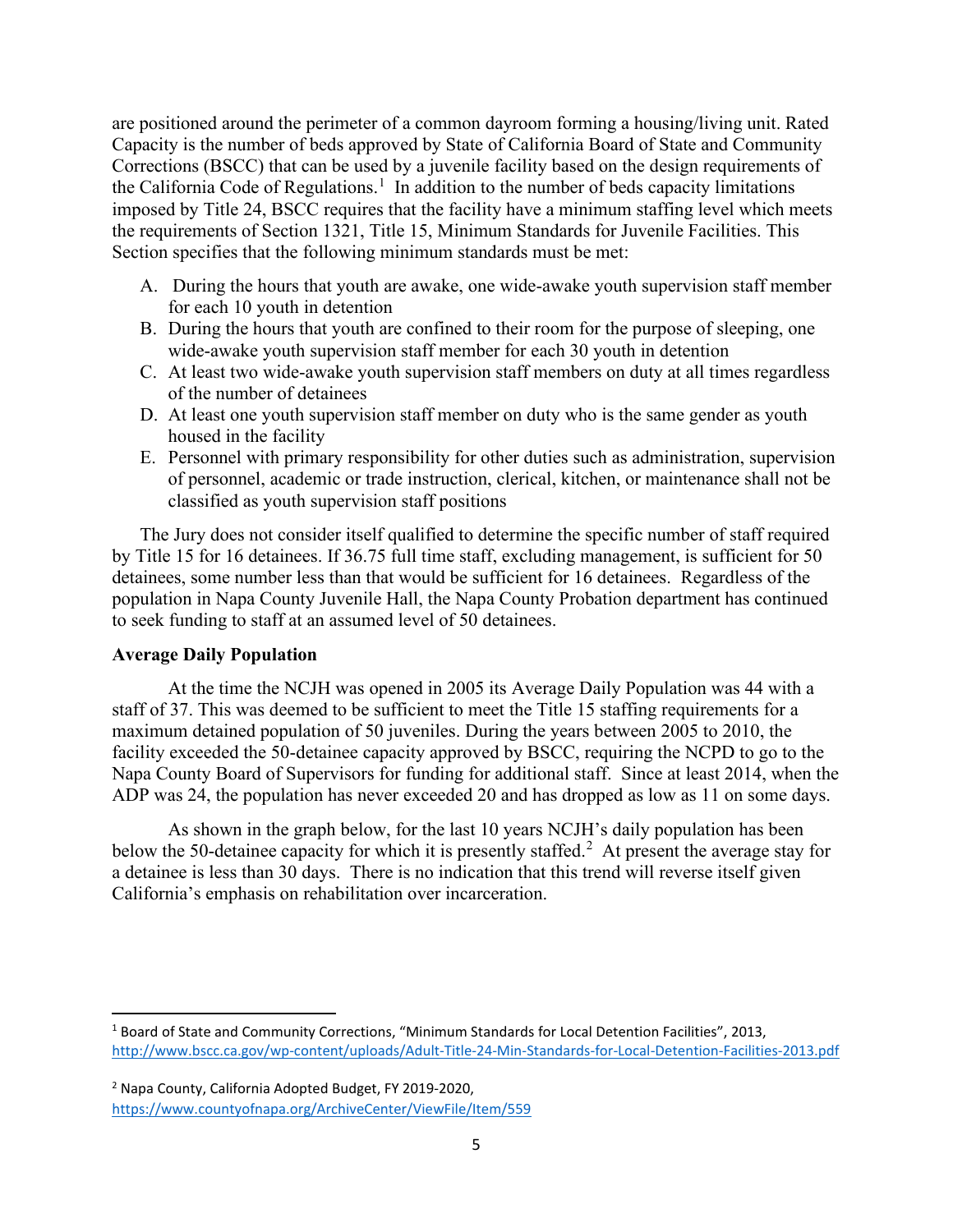

*Fig. 1: Figure created by 2019-2020 NCGJ with information sourced from Napa County Juvenile Hall*

This drop in the NCJH population is not unique to Napa County; it is true statewide and has resulted in several counties closing their juvenile hall facilities and/or combining the services with other counties to provide for the detention of juvenile offenders. A particularly comprehensive article entitled *"Empty Cells, Rising Costs"* published on March 25, 2019, in the San Francisco Chronicle, [3](#page-5-0) detailed the present landscape of the problem and the responses in California. The San Francisco Board of Supervisors has voted to close its Juvenile Hall within two years.

The 2017-2018 Napa County Grand Jury in its Final Report<sup>[4](#page-5-1)</sup> entitled, "Empty Beds: Juvenile Hall Review," recognized this continuing under-use of NCJH facilities, but did not address the staffing concern. The Jury adopted a Finding, consistent with the position of the Probation Department, that a consolidation of its juvenile detention facilities was not optimal for serving Napa County youth. The 2017-2018 Jury recommended that the BOS respond to the following:

determine whether excess Juvenile Hall physical capacity and staffing above near-term projected needs can be put to an alternative use. The results of the study should be published.

The BOS rejected this recommendation as "not warranted" based upon the representation by the Chief Probation Officer that she continues to review the best usage of the facility and staffing. Thus, the BOS said no further study was necessary.

<span id="page-5-0"></span><sup>3</sup> San Francisco Chronicle, Joaquin Palomino and Jill Tucker, "Empty Cells, Rising Costs", 3/25/19, [http://digital.olivesoftware.com/Olive/ODN/SanFranciscoChronicle/shared/ShowArticle.aspx?doc=HSFC%2F2019%](http://digital.olivesoftware.com/Olive/ODN/SanFranciscoChronicle/shared/ShowArticle.aspx?doc=HSFC%2F2019%2F03%2F25&entity=Ar00101&sk=C88D2038&mode=text) [2F03%2F25&entity=Ar00101&sk=C88D2038&mode=text](http://digital.olivesoftware.com/Olive/ODN/SanFranciscoChronicle/shared/ShowArticle.aspx?doc=HSFC%2F2019%2F03%2F25&entity=Ar00101&sk=C88D2038&mode=text)

<span id="page-5-1"></span><sup>4</sup> The Superior Court of California, County of Napa, "Grand Jury Reports and Responses", 2017-2018, <http://www.napa.courts.ca.gov/grand-jury/reports-response%202017-2018>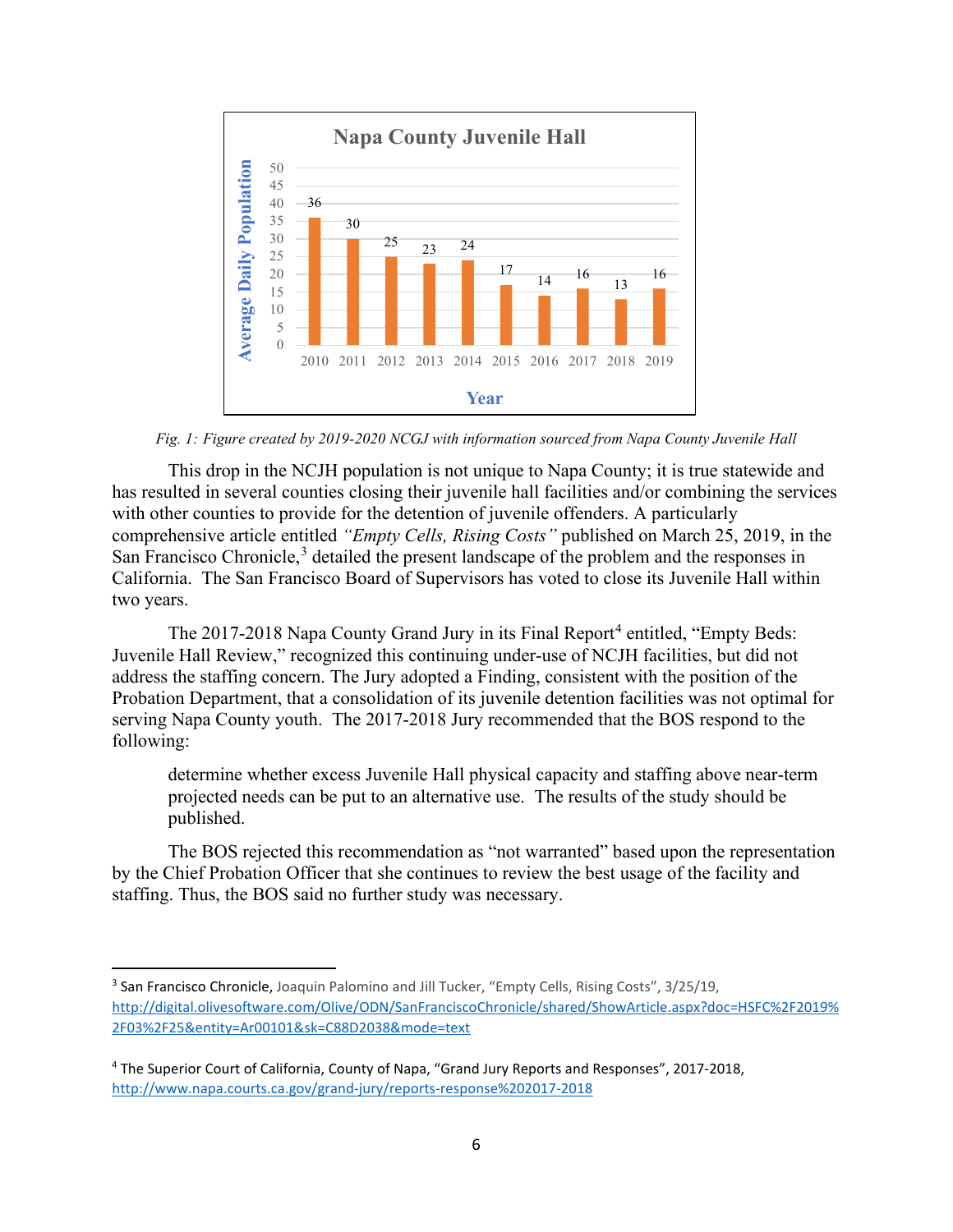#### **FY 2019-2020 Staffing**

The present staffing level for FY 2019-2020 for NCJH is 36.75 made up of the following permanent positions, the same as it was in FY 2005-2006 and FY 2018-2019:

|           | Assistant Juv. Hall Superintendent  |       |
|-----------|-------------------------------------|-------|
|           | Cook 1                              | 1.5   |
| $\bullet$ | Food Service Coordinator            |       |
| $\bullet$ | Juvenile Hall Counselor II          |       |
|           | Juvenile Hall Counselor II (Flex)   | 20.25 |
|           | Juvenile Hall Superintendent        |       |
| $\bullet$ | Legal Clerk II (Flex)               |       |
|           | Senior Juvenile Hall Counselor      | 6     |
|           | Supervising Juvenile Hall Counselor |       |
|           | <b>TOTAL</b>                        | 36.75 |



*Fig. 2: Figure created by 2019-2020 NCGJ with information sourced from Napa County Juvenile Hall*

NCJH management provided no explanation as to why budgeted staffing levels for a facility housing 16 detainees have continued to remain the same as for a facility housing 50 detainees other than they understood Title 15 required it based on the existence of two pods. The organizational chart of NCJH reflects a staffing for one of the detention pods with 2 Juvenile Hall Supervisors and 16 Juvenile Counselors. The staffing in the other detention pod is shown as 2 Juvenile Hall Supervisors and 14 Juvenile Hall Counselors, with two positions presently vacant. The Jury was unable to find any support that Title 15 mandated the present staffing for 16 detainees, particularly when one pod has one juvenile detainee.

#### **Budget**

Despite the significant reduction in the juvenile population being served by NCJH noted above, a review of the Annual Budgets for NCJH from FY 2010-2011 through FY 2019-2020 does not reflect a similar decline in expenditures.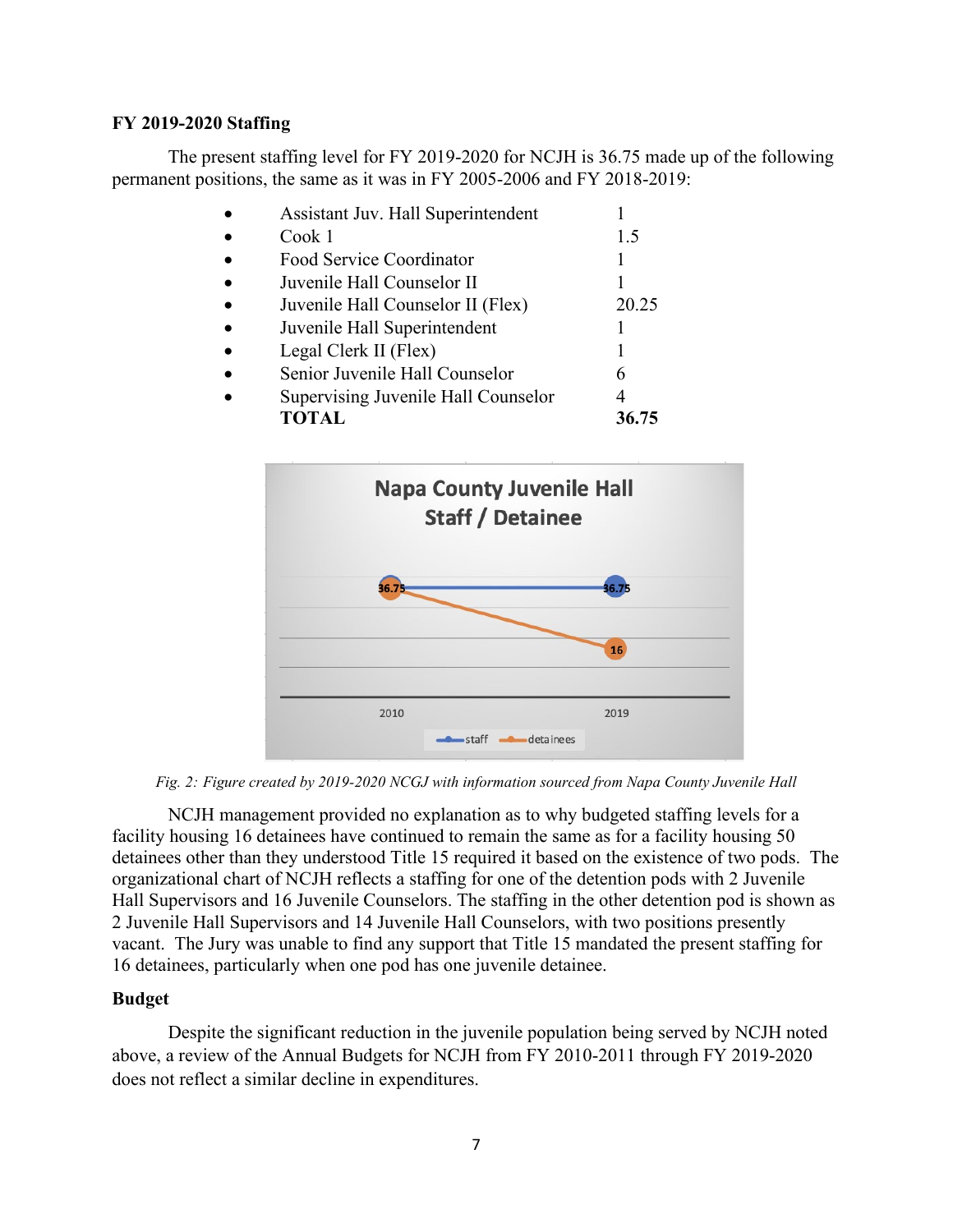| FY        | <b>Total Budget</b> | Salaries & Benefits | ADP       |
|-----------|---------------------|---------------------|-----------|
| 2005-2006 | \$3,243,208.38      | \$2,819,502.04      | $44 - 50$ |
| 2010-2011 | \$4,804,745.00      | \$4,114,614.00      | 36        |
| 2014-2015 | \$5,323,077.00      | \$4,377,947.00      | 30        |
| 2019-2020 | \$6,825,755.00      | \$5,019,179.00      | 16        |

*Table 3: Table created by 2019-2020 NCGJ with information sourced from Napa County Adopted Annual Budgets and Napa County Juvenile Hall*

These figures do not include the additional resources provided to NCPD to serve juveniles whether in custody or on probation:

- Teachers from Napa Valley Unified School District
- Mental health counselors from Napa County Health and Human Services Agency
- State and federal grants for specific programs
- Outside non-profit organizations which provide programs

As presently staffed, the cost to operate NCJH for fiscal year 2019-2020 is approximately \$1,160 per day per detainee. These budget numbers are driven by the Probation Department's request to staff the facility with an assumed capacity of 50 juvenile detainees. The Jury recommends that the Probation Department and the Board of Supervisors reduce the staff to a level more consistent with the actual number of detainees.

#### **Potential New Usages**

In 2019 NCPD instituted a program called New Horizons. This Program is intended to take youth who would be ordered by the Juvenile Court to a long-term residential care facility of which there are none in Napa County. The idea is to house them in one of the juvenile detention pods at NCJH to reduce to the hardship of travel on families. NCPD can recommend to the Napa County Juvenile Court that a juvenile detainee be removed from the home and placed in treatment at NCJH. Once approved by the Court, the juvenile detainee would be housed in this pod separate and apart from other juvenile detainees who are awaiting a hearing or are in shortterm detention. Under the terms of the New Horizons program:

- the juvenile will be under the supervision of a juvenile hall counselor
- housed in a separate detention unit

Juveniles in the New Horizon Program will:

- attend an outside NVUSD school on a full-time basis
- may have an outside job
- may have home passes
- will be offered programs including those for drug or substance abuse and mental health programs not available in NCJH

Initially, there were three juvenile detainees in the New Horizons Program. At the time of this writing there is one juvenile detainee in the Program. The Probation Department advised the Jury that it did not contemplate that the population in the New Horizons Program will ever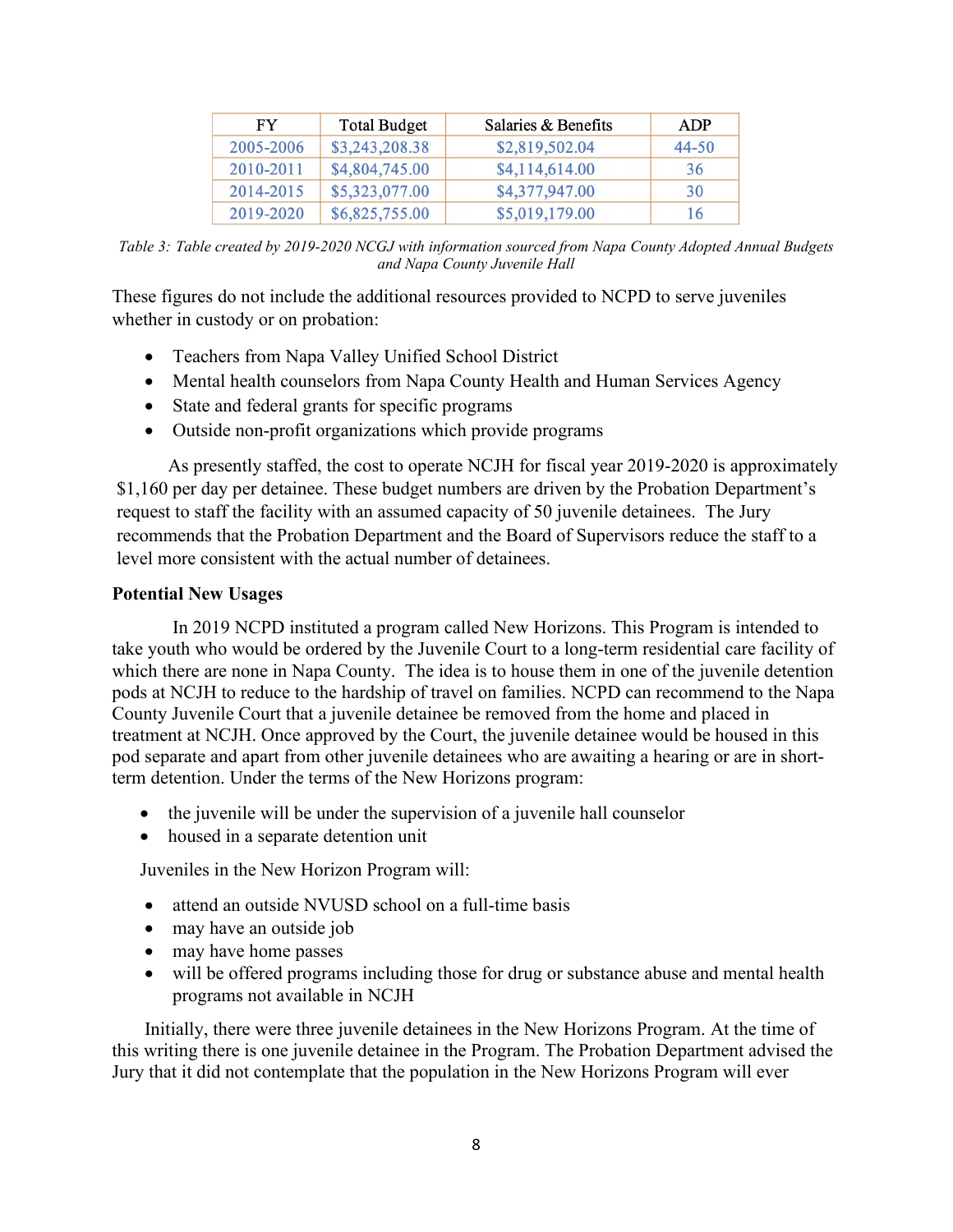exceed 10. As noted above, this pod reflects a staffing level of 16, including two Supervisors for a detention unit contemplated to at most house 10 detainees.

In January 2019, the California State Association of Counties, chaired by Napa County Supervisor Alfredo Pedroza, created a Juvenile Hall Utilization Workgroup. The workgroup issued its Report and Tool Kit in November 2019, [5](#page-8-0) outlining possible options for how counties could move forward in solving this under-use problem. The Tool Kit is designed to provide a framework for an analysis by the decision-makers in each county to analyze the best use of a juvenile hall facility and meet the needs of the Juvenile Justice System. The Jury believes this Tool Kit would be an appropriate tool for Napa County to review for possible implementation.

#### **FINDINGS**

The Napa County Grand Jury finds as follows:

- F1. The physical facilities at Napa County Juvenile Hall provide a safe, clean, and secure environment for the detained juveniles in compliance with Title 15.
- F2. The management and staff appear to be well-trained and fully committed to working with the juvenile detainees to become productive citizens.
- F3. The facility is over-staffed for the actual number of juvenile detainees.
- F4. Title 15 does not require Napa County Juvenile Hall to be staffed for 50 juvenile detainees. There is no legal impediment to reducing staffing to a level more consistent with the actual number of juvenile detainees.
- F5. There is a need to find additional uses for the Napa County Juvenile Hall facility.
- F6. The California State Association of Counties' Report and Tool Kit would be helpful to Napa County in determining other uses for the Juvenile Hall facility.

# **THE JURY RECOMMENDS**

- R1. The Probation Department is to reduce its staffing level for Napa County Juvenile Hall to a level consistent with the historical trends of the past ten years and consistent with the requirements of Title 15. This reduction in staffing is to be accomplished no later than June 30, 2021 and reflected in the Napa County's Adopted Budget for Napa County Juvenile Hall for FY 2021-2022.
- R2. The Board of Supervisors consider using The Tool Kit created from the Juvenile Hall Utilization Workgroup. The Board of Supervisors and the Probation Department are to convene a task force consisting of relevant governmental agencies to study and suggest alternative uses for the under-used Napa County Juvenile Hall facility. This task force is

<span id="page-8-0"></span><sup>&</sup>lt;sup>5</sup> California State Association of Counties, "Juvenile Justice Facilities in California: Report and Tool Kit", November, 2019, [https://www.counties.org/sites/main/files/file](https://www.counties.org/sites/main/files/file-attachments/juvenile_hall_report_and_toolkit_2019.pdf?1576174740)[attachments/juvenile\\_hall\\_report\\_and\\_toolkit\\_2019.pdf?1576174740](https://www.counties.org/sites/main/files/file-attachments/juvenile_hall_report_and_toolkit_2019.pdf?1576174740)